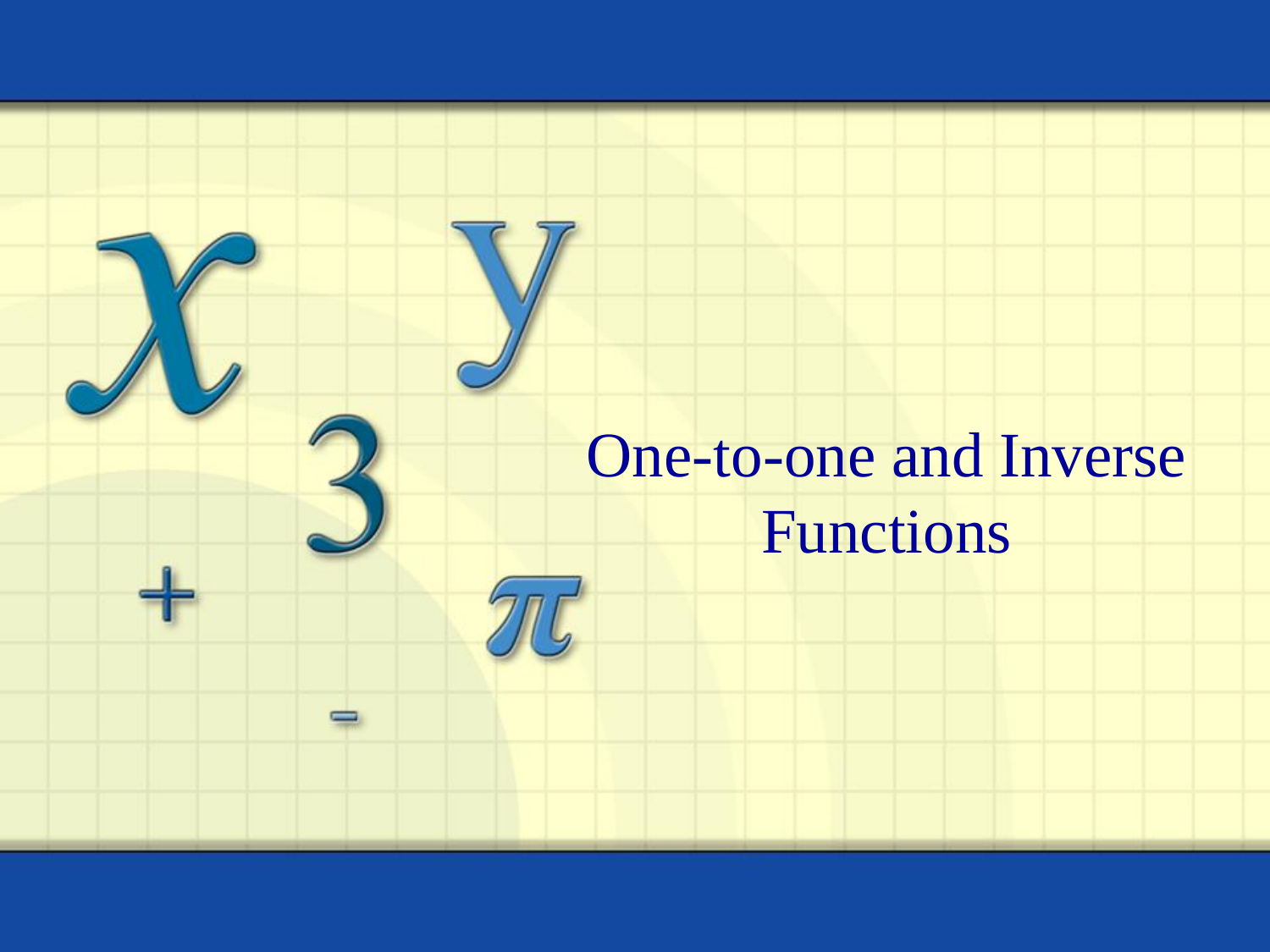

**Copyright © by Houghton Mifflin Company, Inc. All rights reserved. 2**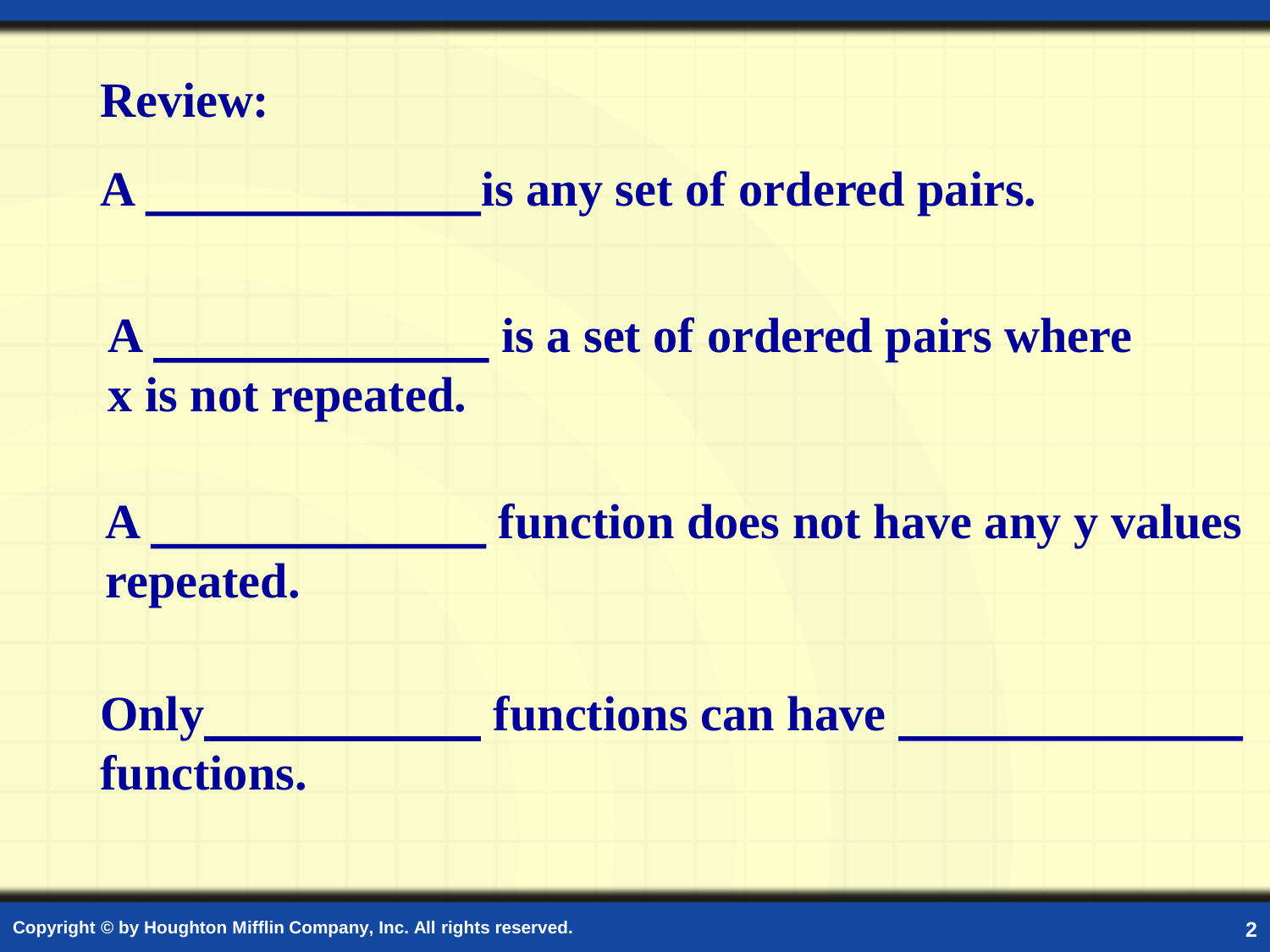## What is an Inverse?

An inverse relation is a relation that performs the opposite operation on *x* (the domain).

Examples:  $f(x) = x - 3$  $f^{-1}(x) = x + 3$  $g(x) = \sqrt{x}$ ,  $x \ge 0$  g  $x^{-1}(x) = x^2, x \ge 0$  $h(x) = 2x$  $z^{-1}(x) = \frac{1}{2}x$  $k(x) = -x + 3$  $-1(x) = -(x - 3)$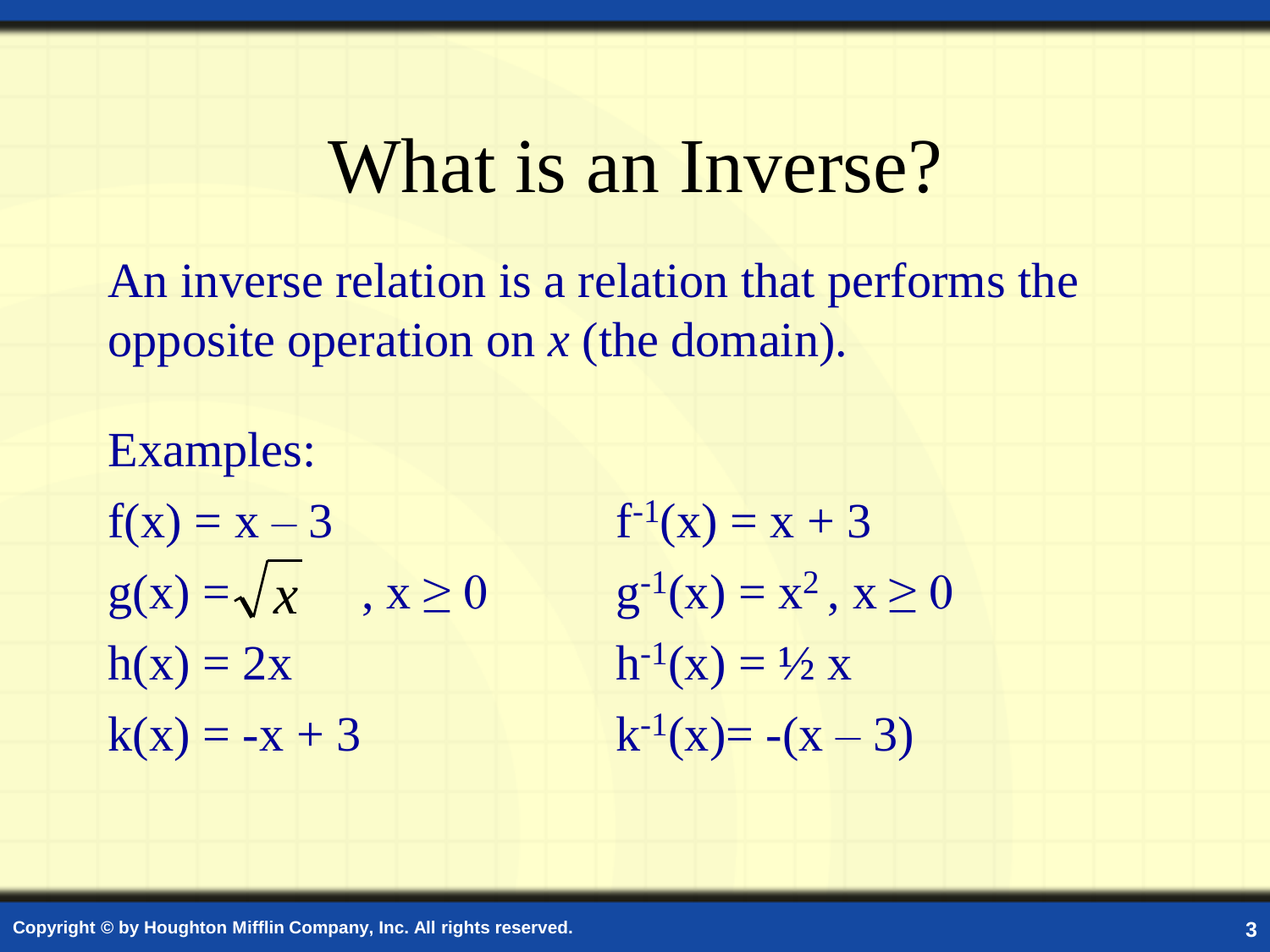# Section 1.9 : Illustration of the Definition of Inverse Functions

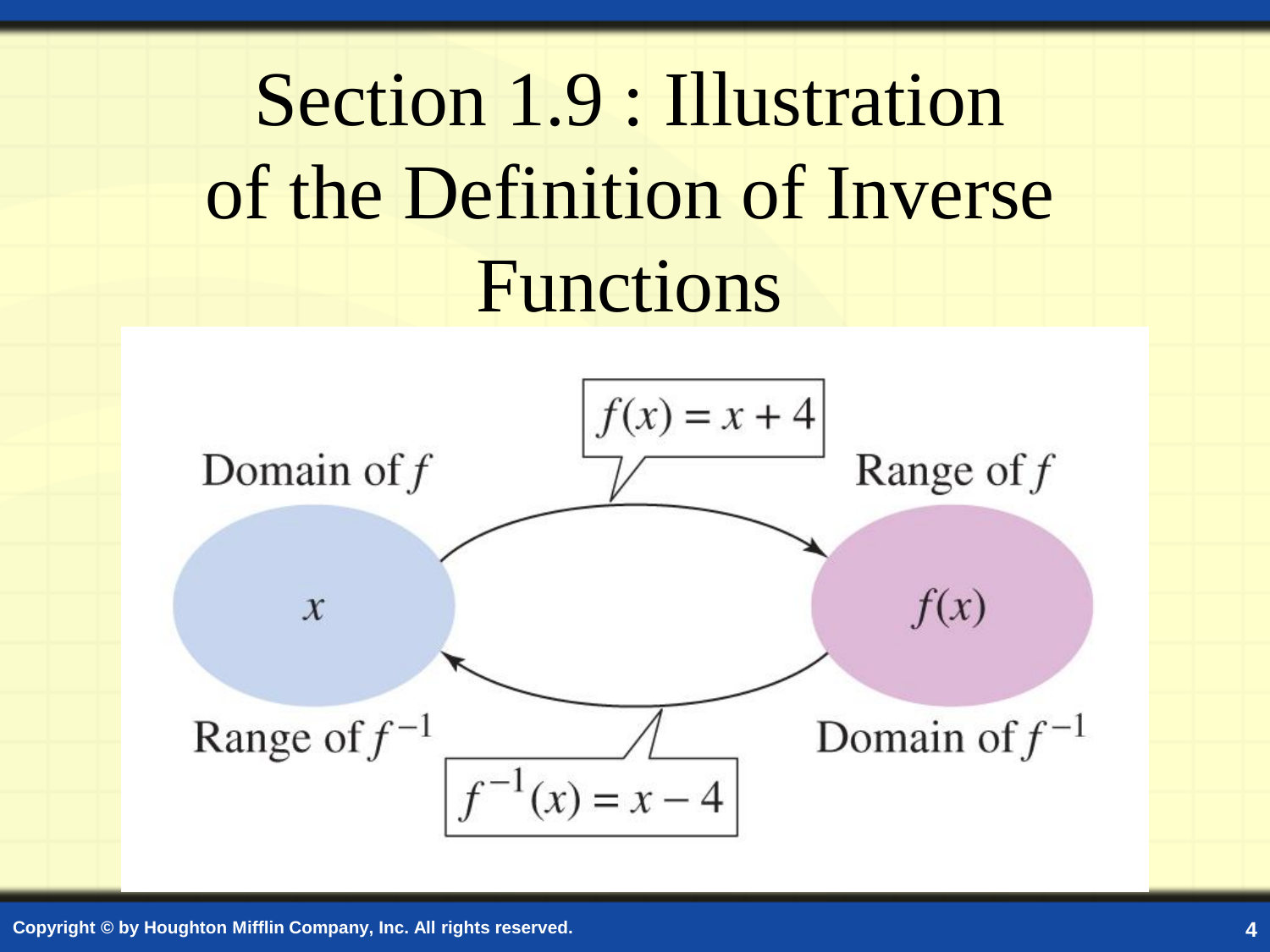The ordered pairs of the function *f* are *reversed* to produce the ordered pairs of the inverse relation.

**Example**: Given the function  $f = \{(1, 1), (2, 3), (3, 1), (4, 2)\}$ , its domain is  $\{1, 2, 3, 4\}$ and its range is  $\{1, 2, 3\}$ .

The inverse  $of$  *f* is  $\{(1, 1), (3, 2), (1, 3), (2, 4)\}.$ 

The *domain* of the inverse relation is the *range* of the original function.

The *range* of the inverse relation is the *domain* of the original function.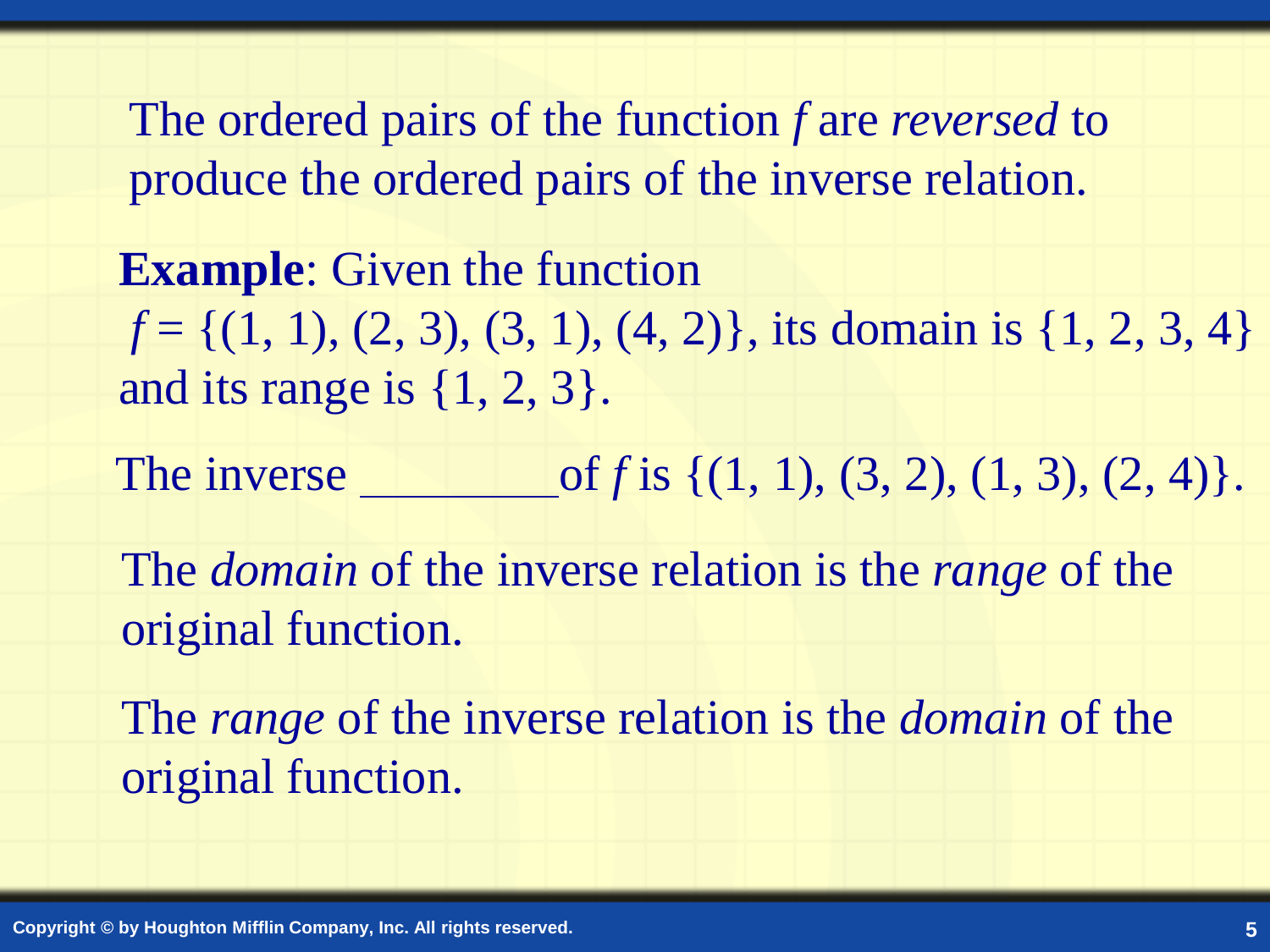# How do we know if an inverse function exists?

• Inverse functions only exist if the original function is one to one. Otherwise it is an inverse relation and cannot be written as  $f^{-1}(x)$ .

• What does it mean to be one to one? That there are no repeated y values.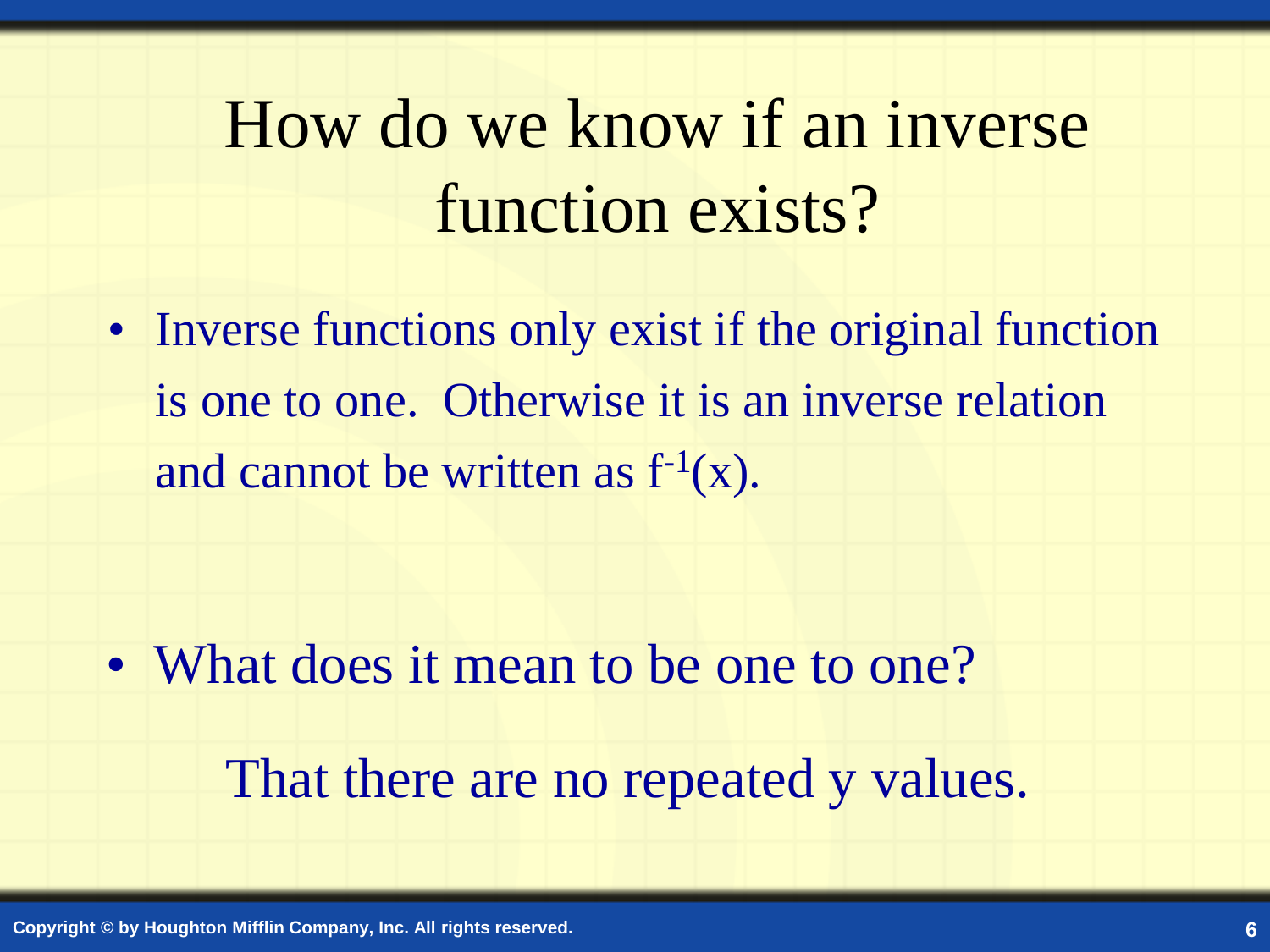#### **Horizontal Line Test**

Used to test if a function is one-to one

If the line intersection more than once then it is not one to one.

Therefore there is not inverse function.

**Example**: The function  $y = x^2 - 4x + 7$  is **not one-to-one** because a horizontal line can intersect the graph twice. Examples points: (0, 7) & (4, 7).

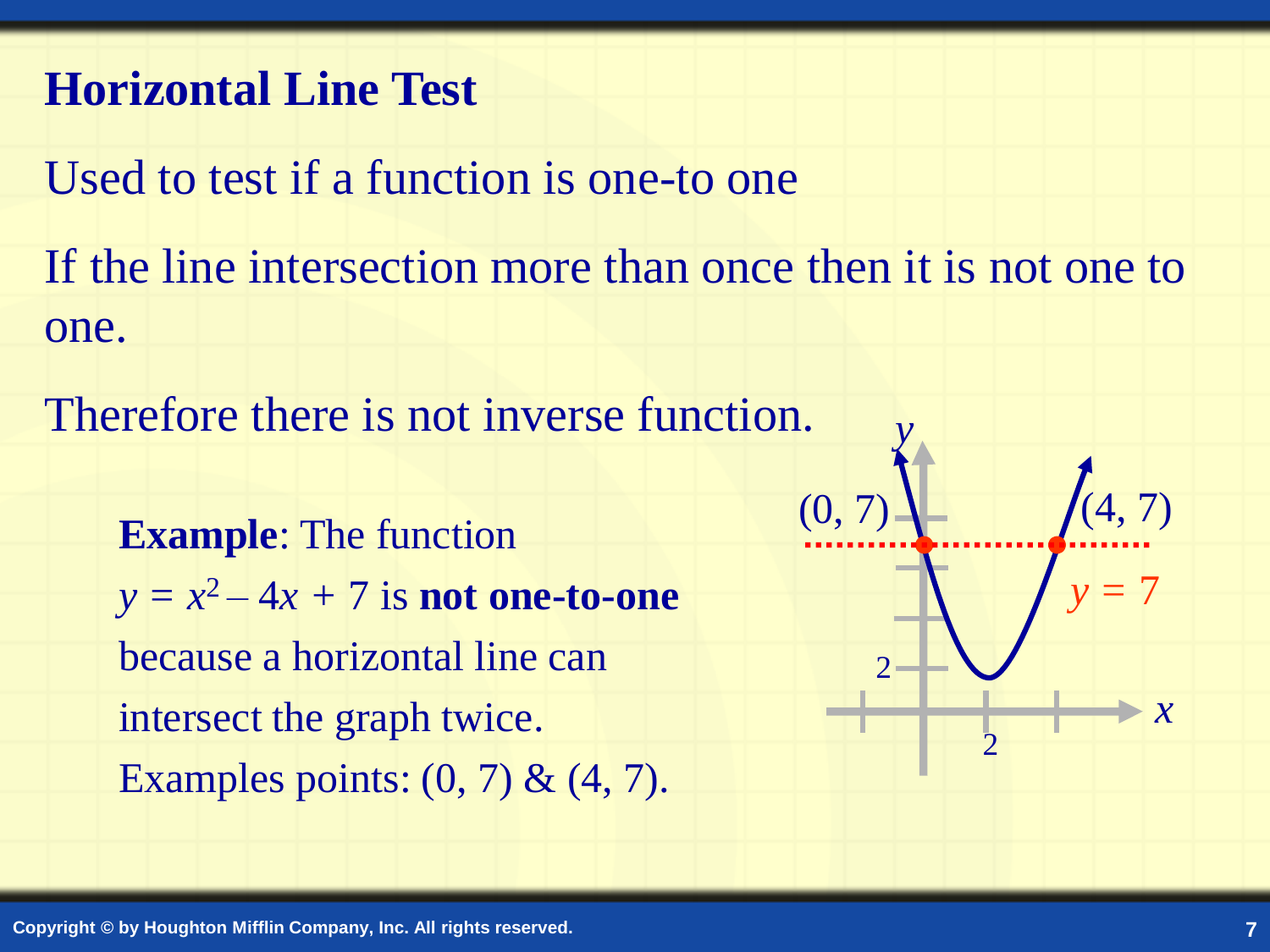**Example**: Apply the *horizontal line test* to the graphs below to determine if the functions are one-to-one.

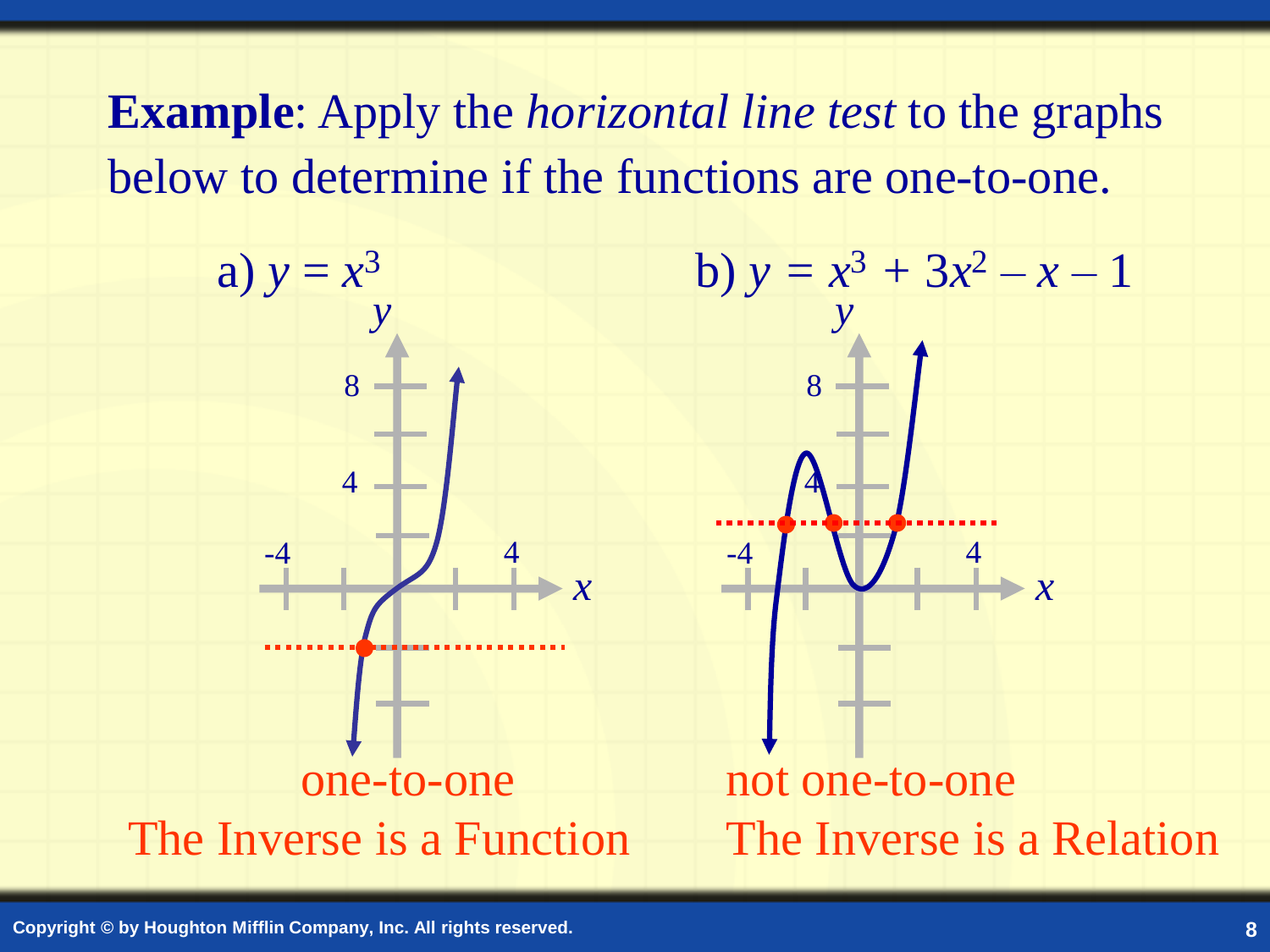The graphs of a relation and its inverse are reflections in the line  $y = x$ .

4

 $(y^3-2)$ 3 Ļ.

*y*

 $=$ 

*x*

**Example:** Find the graph of the inverse relation *geometrically* from the graph of  $f(x) = \frac{1}{x}(x^3 - 2)$ 4  $1^{3}$  $x^3$  –

The ordered pairs of *f* are given by the equation  $y = \frac{1}{2}(x^3 - 2)$ . 4  $1$   $3^3$  $y = \frac{1}{4}(x^3 -$ 

The ordered pairs of the inverse are given by  $x = \frac{1}{2}(y^3 - 2)$ . 4  $1^{3}$  $x = \frac{1}{x}(y^3 - y^2)$ 

*x*

4

 $(x^3-2)$ 3  $\overline{\phantom{0}}$ 

*x*

 $\Rightarrow$ 

*y*

*y*

2

 $-2$  2

-2

 $y = x$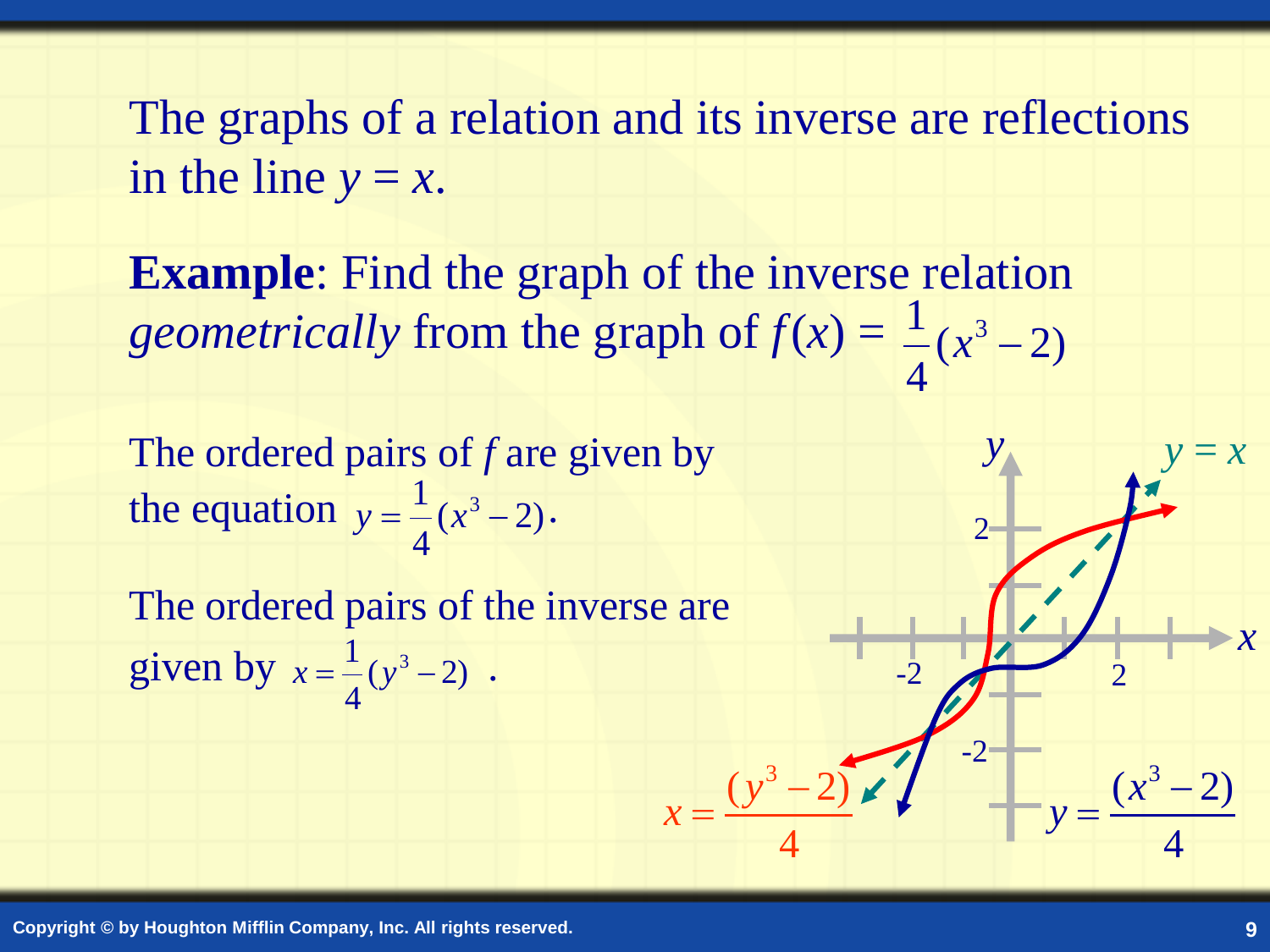# Section 1.9: Figure 1.93, Graph of an Inverse Function



*Functions and their inverses are symmetric over the line y =x*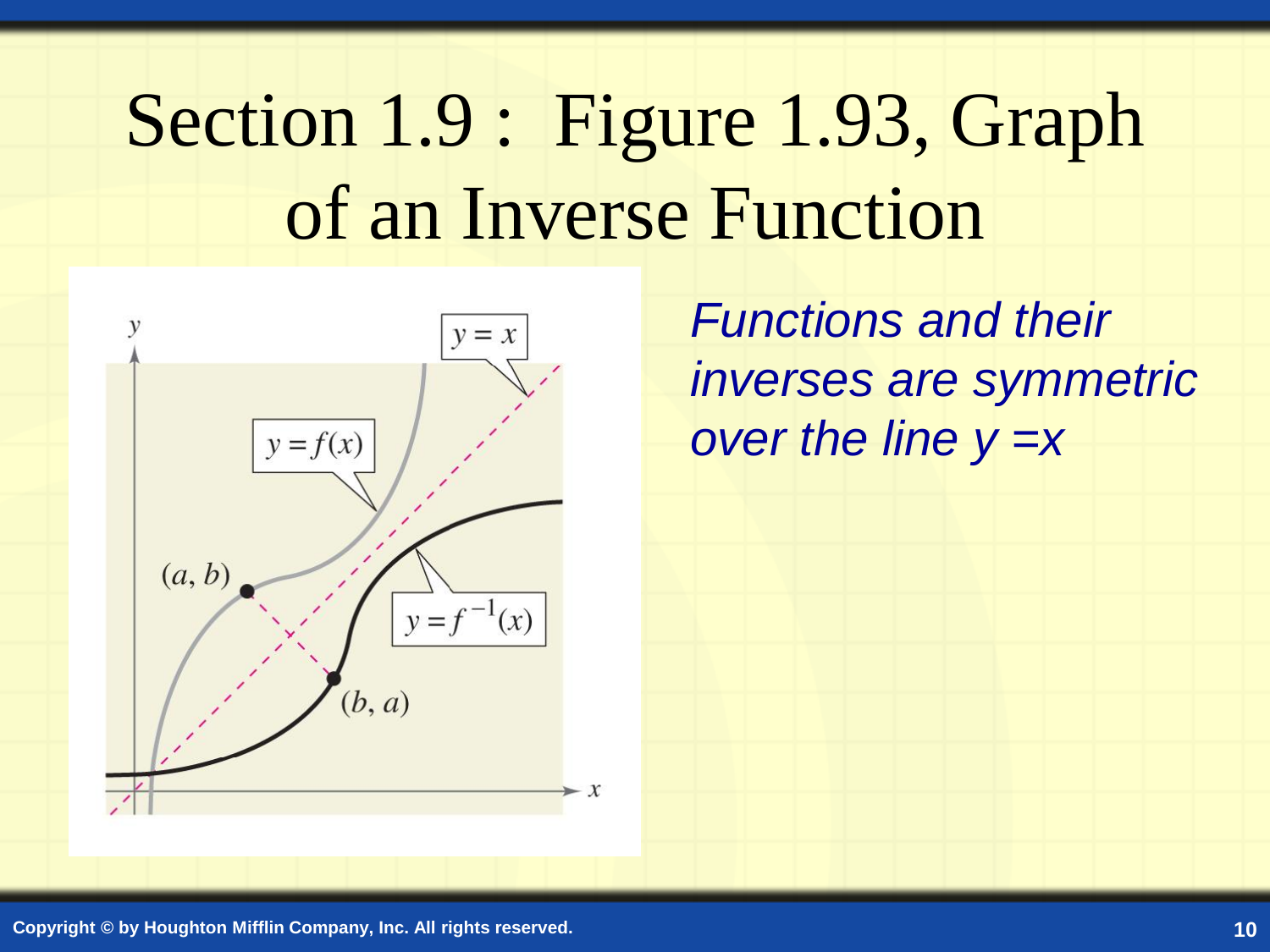**Example**: Find the inverse relation *algebraically* for the function  $f(x) = 3x + 2$ . To find the inverse of a relation *algebraically*, interchange *x* and *y* and solve for *y*.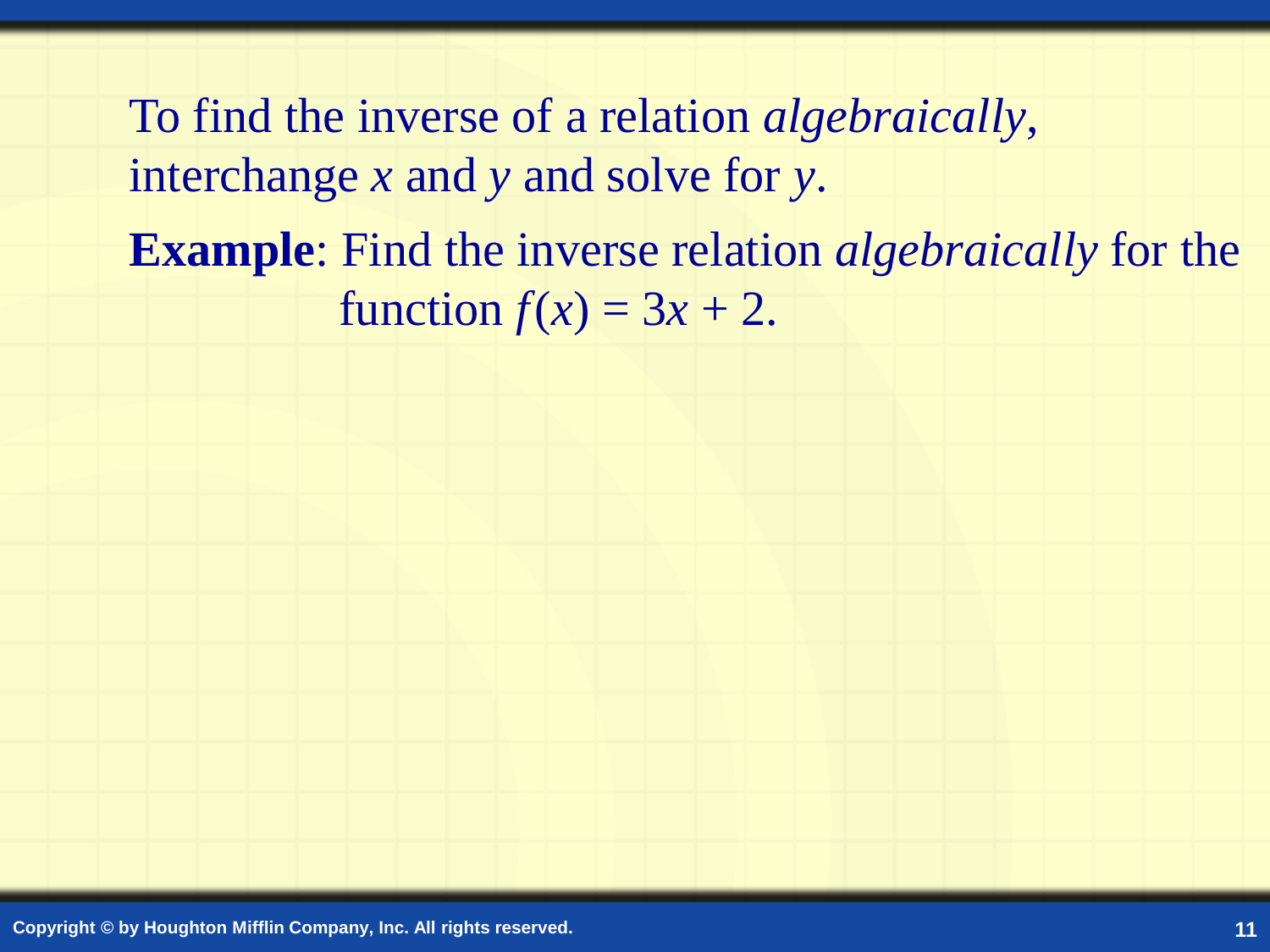#### DETERMINING IF 2 FUNCTIONS ARE INVERSES:

The inverse function "undoes" the original function, that is,  $f^{-1}(f(x)) = x$ .

The function is the *inverse* of its inverse function, that is,  $f(f^{-1}(x)) = x$ .

**Example:** The inverse of  $f(x) = x^3$  is  $f^{-1}(x) = \sqrt[3]{x}$ .

$$
f^{-1}(f(x)) = \sqrt[3]{x}^3 = x
$$
 and  $f(f^{-1}(x)) = (\sqrt[3]{x})^3 = x$ .

**Copyright © by Houghton Mifflin Company, Inc. All rights reserved. 13**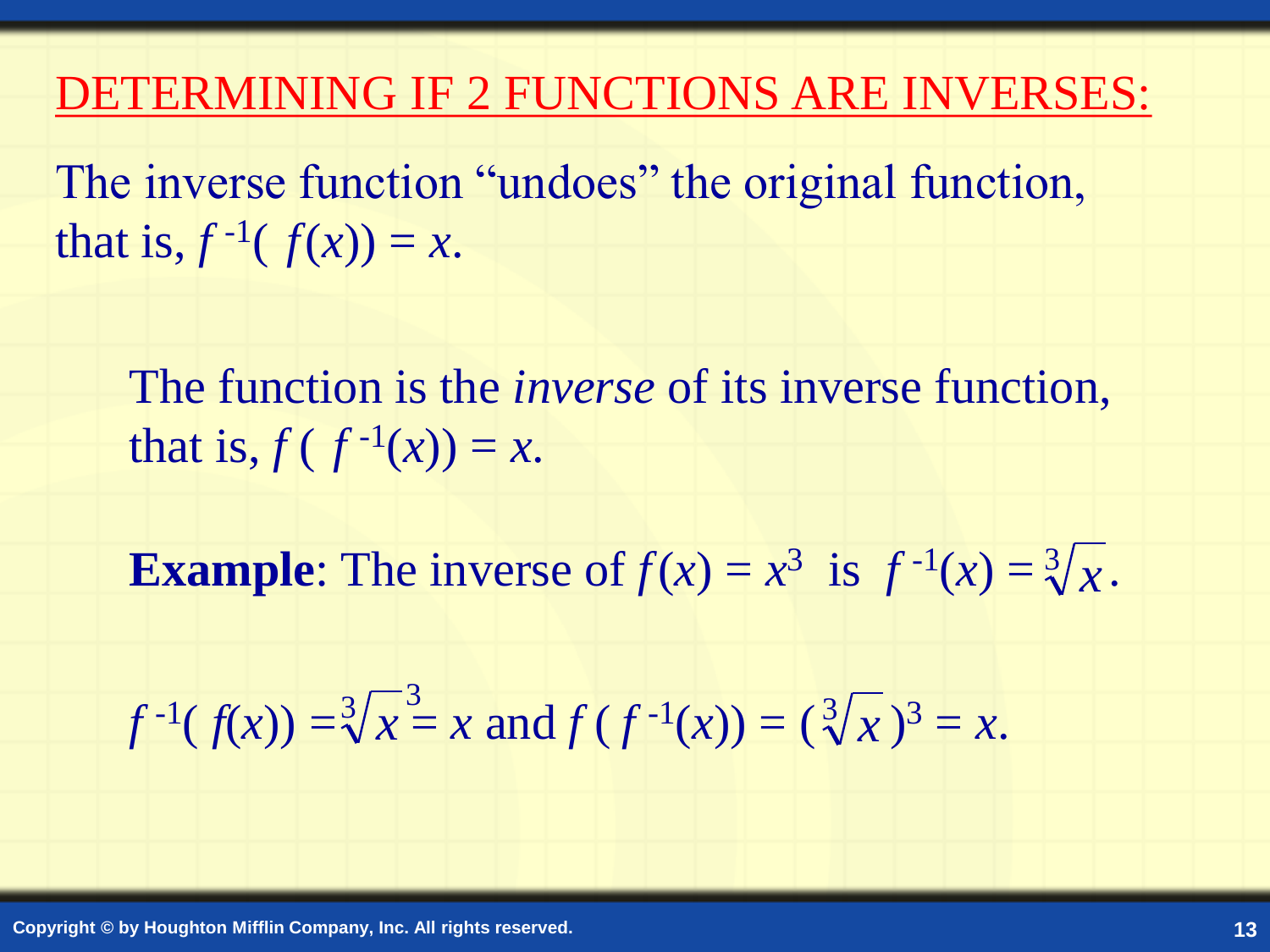**Example:** Verify that the function  $g(x) =$ is the *inverse* of  $f(x) = 2x - 1$ . 2  $x + 1$ 

$$
g(f(x)) = \frac{(f(x)+1)}{2} = \frac{((2x-1)+1)}{2} = \frac{2x}{2} = x
$$
  

$$
f(g(x)) = 2g(x) - 1 = 2(\frac{x+1}{2}) - 1 = (x+1) - 1 = x
$$

It follows that  $g = f^{-1}$ .

**Copyright © by Houghton Mifflin Company, Inc. All rights reserved. 14**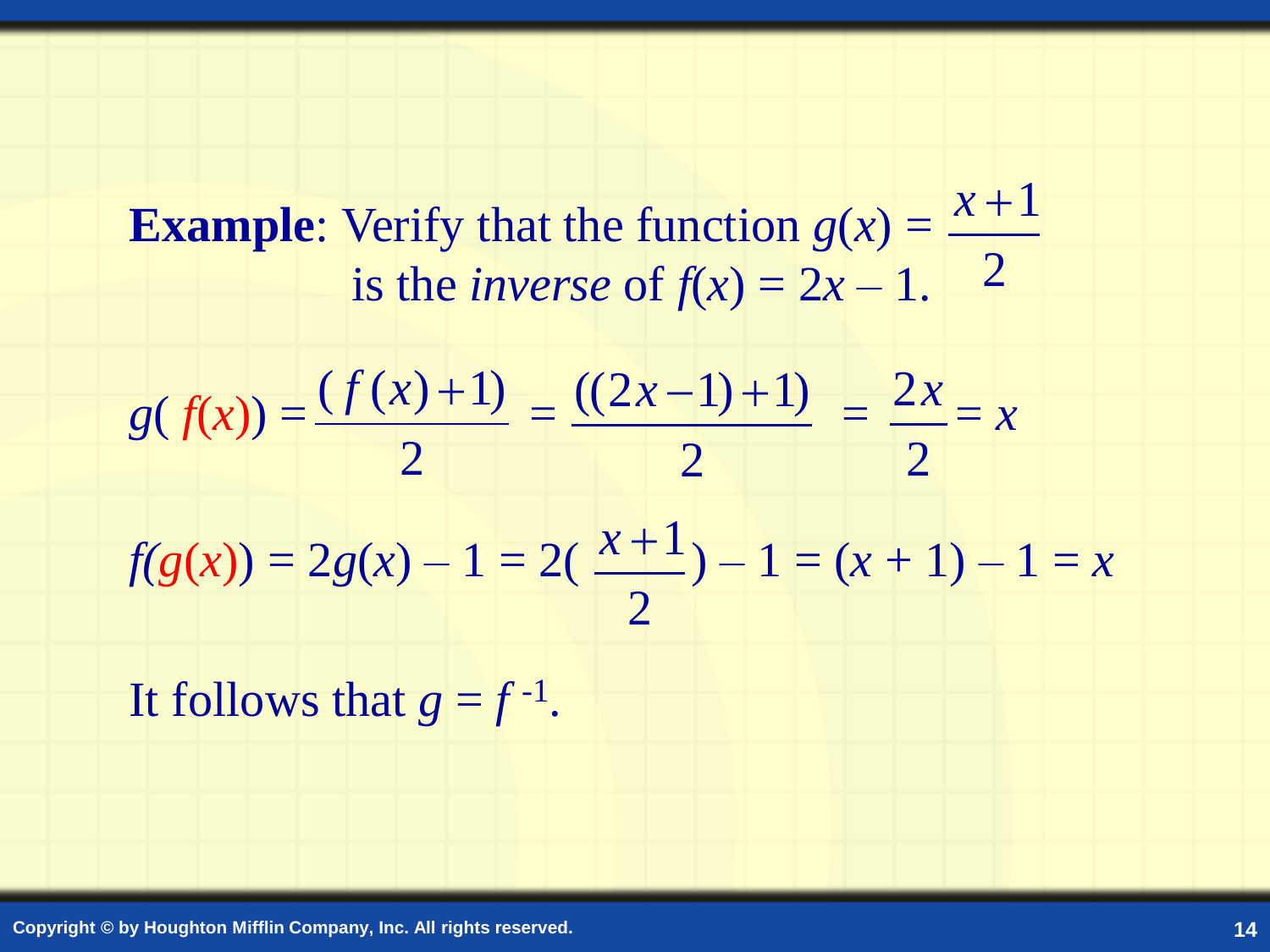## Now Try: Page 99 #13, 15, 23

## pg 101 # 69, 71, 73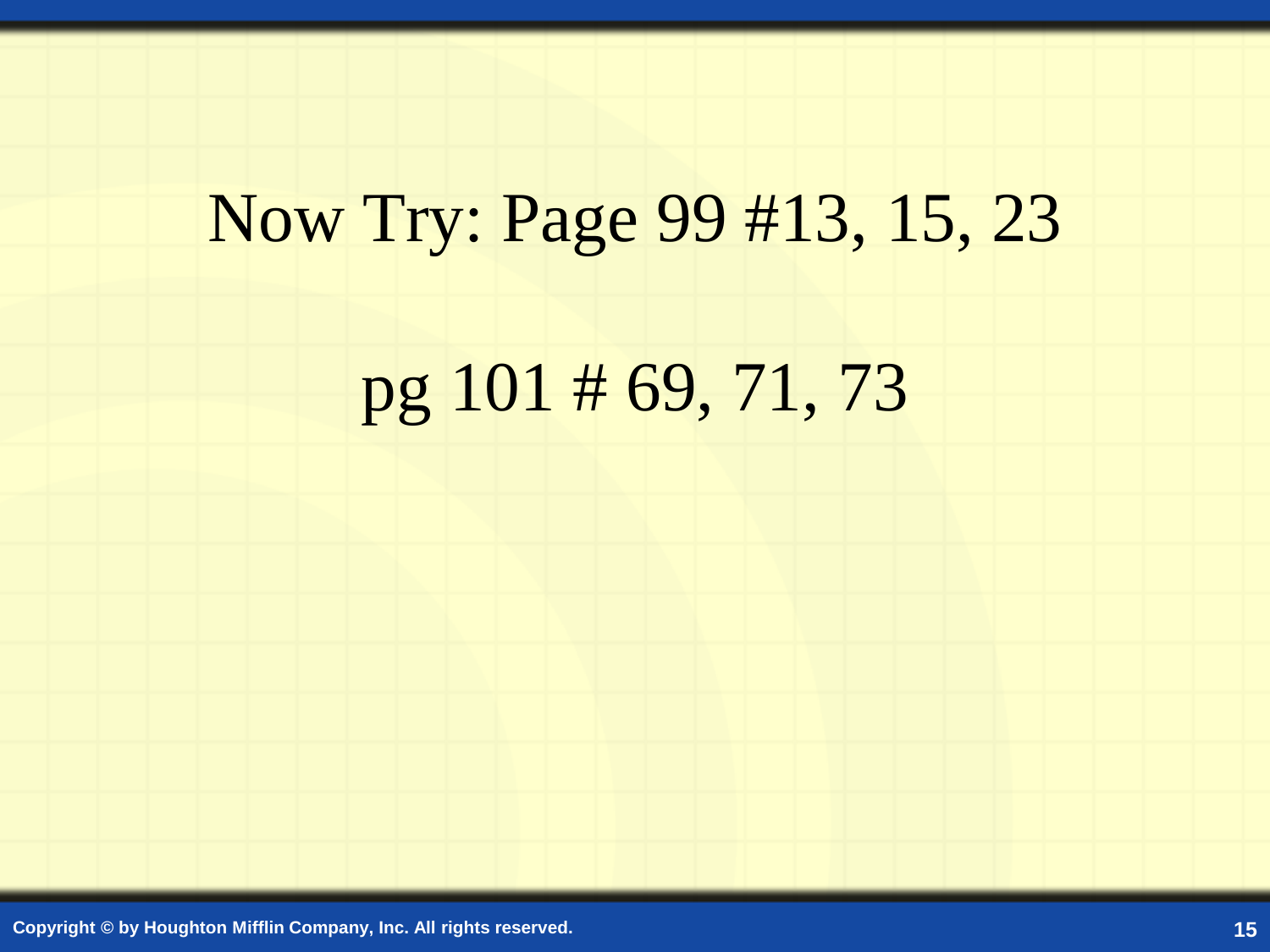- Review of Today's Material • A function must be 1-1 (pass the horizontal line test) to have an inverse function (written  $f^{-1}(x)$  otherwise the inverse is a relation (y =)
- To find an inverse: 1) Switch x and y 2) Solve for y
- Original and Inverses are symmetric over  $y = x$
- " <sup>"</sup> have reverse domain & ranges
- Given two relations to test for inverses.  $f(f^{-1}(x)) = x$  and  $f^{-1}(f(x)) = x$  \*\*both must be true\*\*